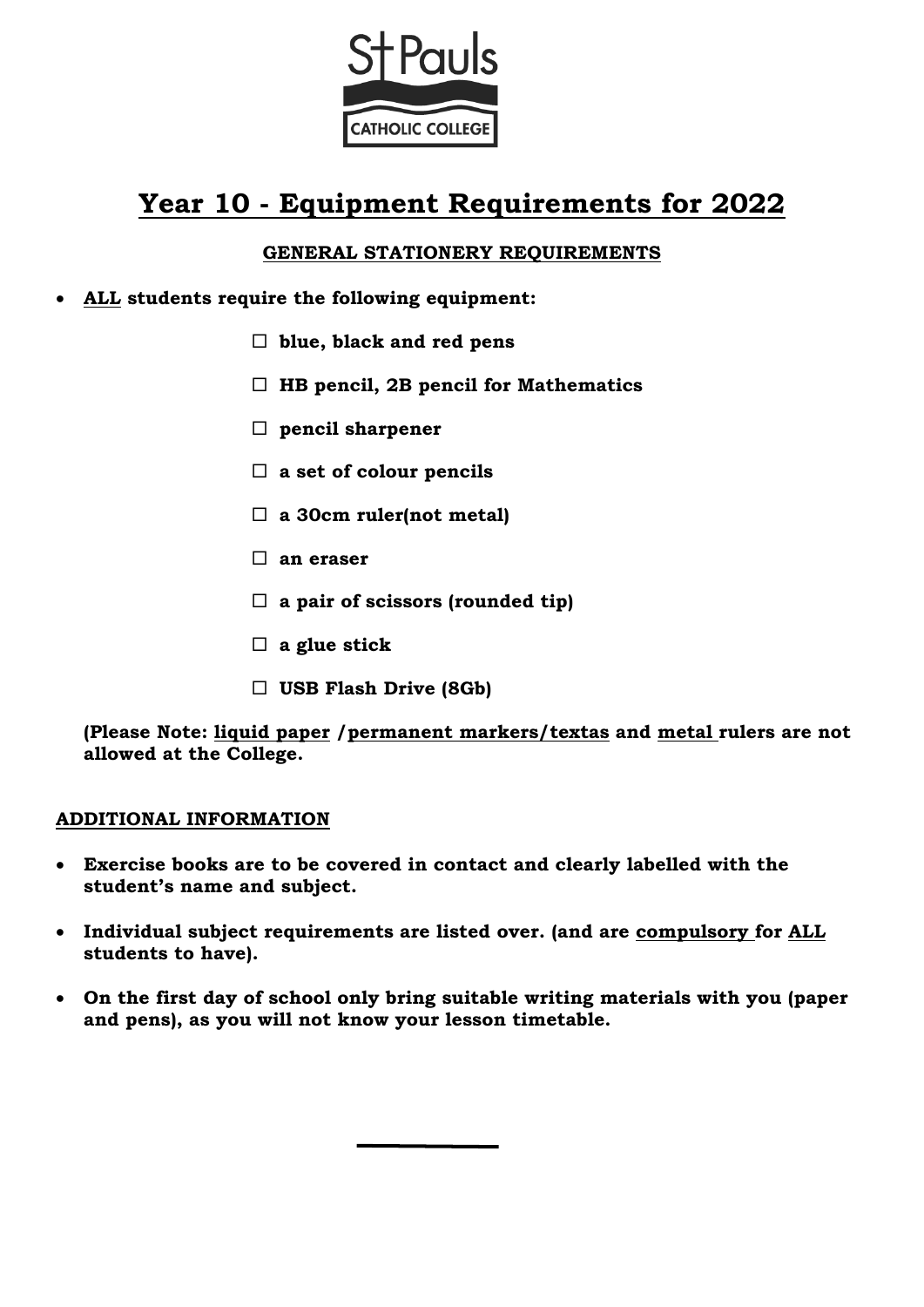## **Religious Education**

 $\Box$  1 x 240 page A4 exercise book.

## **Science**

 $\Box$  2 x 128 page A4 stapled binder book, covered in contact one for each semester.

## **Physical Activity and Sport Studies**

- $\Box$  1 x 96 page A4 exercise book.
- □ Full College Sports uniform (must have at least 2 sports uniforms).
- □ College Hat/Cap

#### **PDHPE**

- $\Box$  1 x 96 page A4 exercise book.
- □ Full College Sports uniform (Spare recommended).
- □ College Hat/Cap

#### **Elective History**

 $\Box$  1 x 144 page A4 exercise book.

#### **Geography Australian** (Semester Two).

 $\Box$  1 x 44 page A4 exercise book.

#### **History Australian** (Semester One).

 $\Box$  1 x 144 page A4 exercise book.

#### **Commerce**

 $\Box$  1 x 144 page A4 exercise book.

#### **Food Technology**

- $\Box$  1 x 96 page A4 Lecture book.
- $\Box$  1 x Food Container and Cutlery knife, fork and spoon

#### **Graphics Technology**

- $\square$  Drawing equipment will be made available through the College.
- $\Box$  2 x H, 2 x B and 2 x HB pencils

# **Industrial Technology – Timber**

- $\Box$  1 x 96 page A4 lecture book.
- $\square$  Lead pencils
- $\Box$  Workshop blue apron, safety goggles, dusk masks, earmuffs/earplugs and job bag (old pillowcase)

#### **Information & Software Technology**

- $\Box$  1 x A4 lecture book
- $\Box$

# **Industrial Technology – Engineering**

- $\Box$  1 x 96 page A4 lecture book.
- $\Box$  Workshop blue apron, safety goggles, dusk masks, earmuffs/earplugs and job bag (old pillowcase)

# **iSTEM**

- $\Box$  1 x 96 page A4 lecture book.
- $\Box$  Workshop blue apron, safety goggles, dusk masks, earmuffs/earplugs and job bag (old pillowcase)